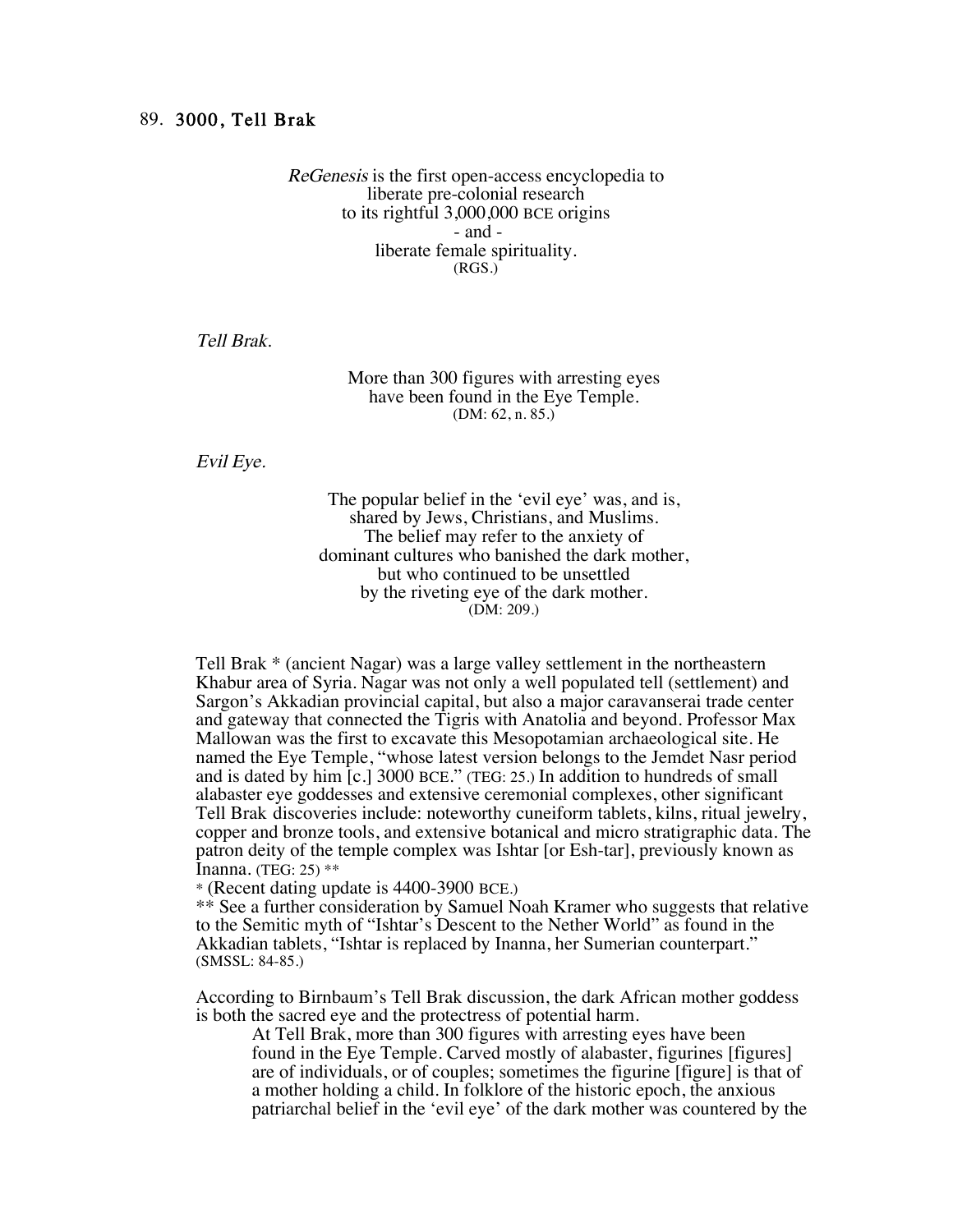popular belief that the mother's eye can protect from the evil eye. All Mediterranean cultures share the belief in the evil eye (mal'occhio in Italian), which is popularly countered by amulets of the protective eye of the dark mother (DM: 62, n. 85). …

The popular belief in the 'evil eye' was, and is, shared by Jews, Christians, and Muslims. The belief may refer to the anxiety of dominant cultures who banished the dark mother, but who continued to be unsettled by the riveting eye of the dark mother. In popular cultures of North Africa, Moors and Jews wore protective amulets and considered fire and water prophylactic agents against the evil eye. Jews adopted the Star of David as a protective symbol against the evil eye. Moors adopted protection graffiti of crescents, or the hand \* of Fatima, daughter of Mohammad. Today in Islamic Turkey, blue eye amulets – protecting against the evil eye – are everywhere, on visors of busses and taxis, on clothing, on houses, et al. In my Sicilian/catholic childhood in Kansas City, children wore scapulars to protect them against the evil eye; older women practiced rituals of oil … [and] Christian prayers to exorcise the evil eye. Perhaps the point about amulets that protected against the evil eye is that they transmitted a shared anxiety of patriarchal Jews, Christians, and Muslims that remembered the dark mother's piercing eye of judgment, while people in popular cultures indicated a continuing belief in the dark mother by wearing amulets with her eyes to protect themselves (DM: 209).

• For further hand research, see the Chinese Shanxi Tomb, 960-1127 AD.

Additional considerations are discussed in Re-Genesis about the sacred / protective eye Uraeus (Wedjat–eye of eternity) (MMT) in ancient Egypt.

The royal Uraeus (Wedjat-eye) \* or cobra is the Egyptian hieroglyphic symbol for the dark goddess, Isis derived from ancient serpent goddess Ua Zit/Uzait/Per–Uatchet. The cobra eye (third eye) is analogous to her wisdom and mystical insight. Isis as both serpent (cobra) and bird goddesses is comprehensively discussed in the 3000-2780 BCE entry, Egyptian Bronze Age/First Dynasty (RGS) along with the Uraeus, which frequently frames Egyptian temple entrances. Not only does this eye motif suggests the union of Upper and Lower Egypt but it also protects and ensures the king's legitimacy. As noted earlier, another hieroglyphic example of a Uraeus is Isis' son, Horus \*\* as hawk/falcon at the Edfu Temple. In pre–dynastic hieroglyphics, vulture bird deity Nekhbet (plus Nechbet or Nekhebit) was also an oracle protector of pharaohs. \*\*\* Both Isis and Nekhbet typify African matrilineal traditions (including Hieros Gamos) as it was through female deities or royal females that kings or pharaos inherited thrones and other positions of power, clearly indicating matrilineal succession (CB: 70; WDSSO; MG: 246-7; FG: 133-34; STWE: 114-115; RGS). (RGS: 2300-2100, Edfu Egypt).

\* (Wedjat or Wadjet is also known as Edjo, Udjo, or Buto.)

\*\* (Herodotus equates Horus with Apollo.) (STWE: 96.)

\*\*\* The protectress of Irish entries is the womb of the Sheela-na-gig as is also noted on Maori (eastern Polynesia) entrances in New Zealand.

According to Witt, it was the goddess mother Isis who gave pharaohs their power. This practice was known as Hieros Gamos.

Throughout the 4000 years of Egyptian history every pharaoh was [an]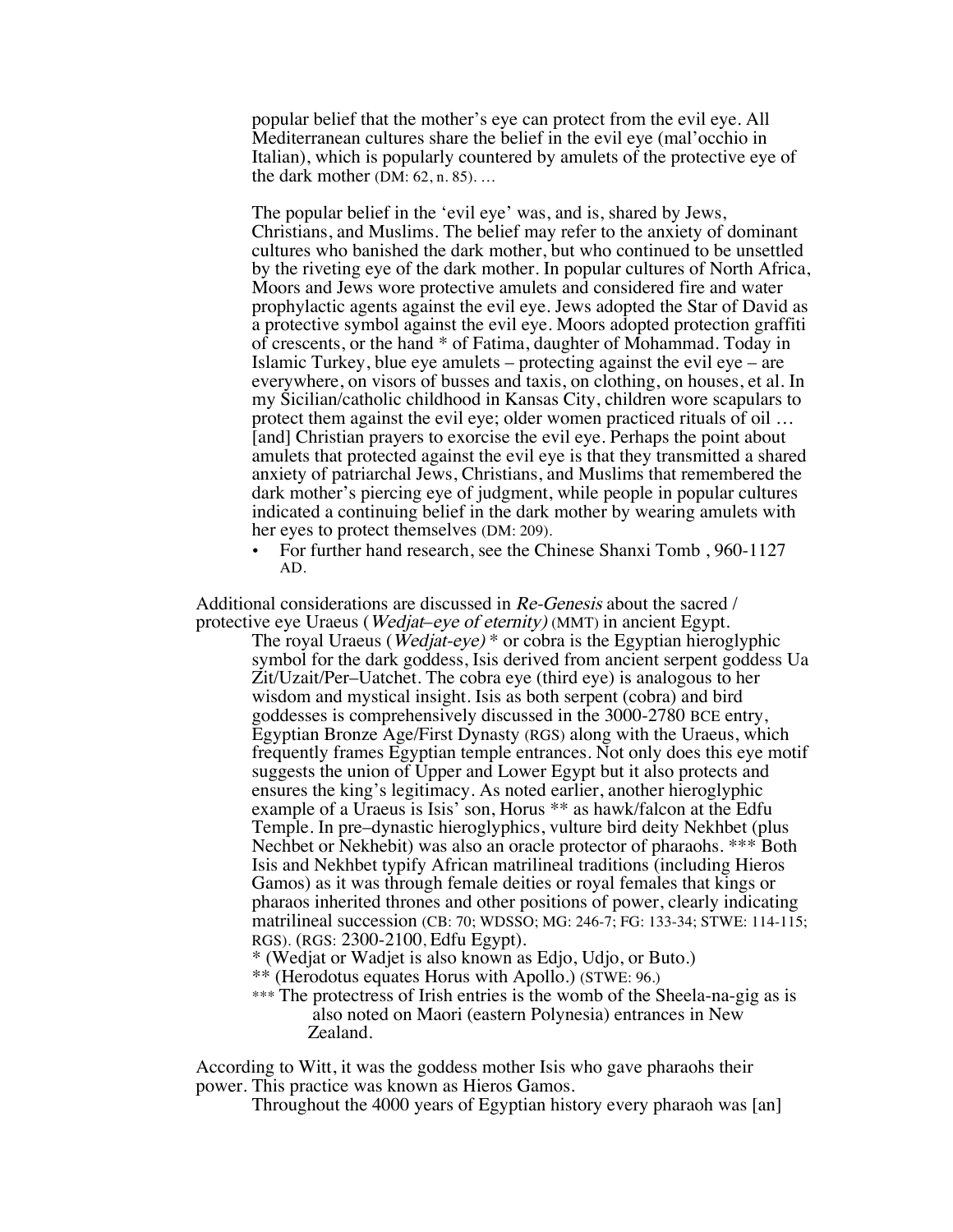incarnation … and therefore was the son of Isis, the Goddess mother who had suckled and reared him. At death, the king of Egypt sped away like the spent Nile. Henceforth as Osiris he held sway over 'those Yonder' in the shadowy kingdom of the dead (IG: 15).

Further Tell Brak excavation research:

Oates, David, Joan Oates, and Helen McDonald. Excavations at Tell Brak: Vol. 2. London, England: British School of Archaeology in Iraq, 2001. (ETB.)

Further eye goddess research:

Crawford, Osbert Guy Stanhope. The Eye Goddess. 2nd Ed. Oak Park, IL: Delphi Press, 1991. (TEG)

Further research on Egyptian sacred/protective eye (*Wedjat-eye of eternity*): 3000-2780, Egyptian Bronze Age/First Dynasty; and 2300-2100 Edfu Egypt. (RGS.)

## Further Hieros Gamos research:

7000-3500 (1450), Old Europe; 7000, Hieros Gamos; 4400-2500, Olympus Hera; 3200-539, Proto Elamite Goddesses and Matrilineal Aspects; 3000-1450, Gournia; 2613-2494, Hathor's Dendera (Denderah) Temple, Egypt; 1800, Re-Visioning Goddess Sarah; 1750, Hammurabian Dynasty, Babylon, Ishtar, and Inanna; 1479-1425 Tuthmosis III, Egyptian King; 1000, Ephesus, Anatolia; 900, Taanach, Canaanite Libation Stand; 750-650, Cybele and King Midas, Anatolia; 323-30, Temple Kom Ombo, Egypt; and 200, Winged Victory. (RGS.)

According to numerous scholars including M. Zour, S. Farzin, and B. Aryanpour, the mother of the gods embodied unequalled preeminence including royal ascendancy to the throne through matrilineal lineage (WA). Hieros Gamos frequently included apotheosis (deification) of the king plus land stewardship (CDBL: 132-133, WDSS0: 182-3). Selected examples are: Egyptian Hatshepsut – Thothmes; Middle Elamite period Goddess Kiririsha and gods Inshoshimak and Houmban; Goddess Anahita and King Narseh's investiture (PHM: 188) as legitimacy of male kings was only through the mother's (matrilineal) side (WA: 233); Phrygian Matar Cybele (Kybele) and her son – lover Attis (CAA:  $18-20$ , MG: 398-400); and god – son – husband Kabeiros (Kadmilos, Korybas) of Samothracian Mother Goddess (GOG: 87). (RGS: 7000, Hieros Gamos).

Additional examples of Hieros Gamos and goddesses/queens venerated alongside of male gods/kings/princes are: Hebrew Asherah – Baal/Yahweh (MOO: 376); \* Ugaritic/Canaanite Athirah-El (bull) (MOO: 376); \*\* Shekhinah – Yahweh (HG: 105-111); Babylonian Aruru (Asherah/Ashratum) – god Anu (TGA: 39, MOO: 376); Punic Tanit – Baal Hammon (MOO: 378); N. Syrian Tanit – Lord of Mount Amanus (MOO: 378); Sumerian Inanna – Dumuzi (MOO: 383); Levant Astarte – Baal (GGL: 131); Sumerian (not Semitic) Ishtar – Tammuz (MOO: 383); Greek Aphrodite – Adonis (MOO: 383); Hittite/Phrygian Cybele and Attis (SMA: 54); Adam and Eve; \*\*\* Sarah and Abraham; and Lady Ikoom, Snake Queen and mother of lord Wa'oom Uch'ab Tzi'kin, royal ruler of the Mayan Snake Dynasty c. 562 AD (TSK: 16). (Also note subsequent Mayan Snake Queen named K'abel (TSK: 16)). \* Astarte/Athart/'ttrt was 'Baal's Other Self' (GGL: 131). \*\* According to Ugaritic texts, Canaanite Athirah is Hebrew Asherah (MOO: 376).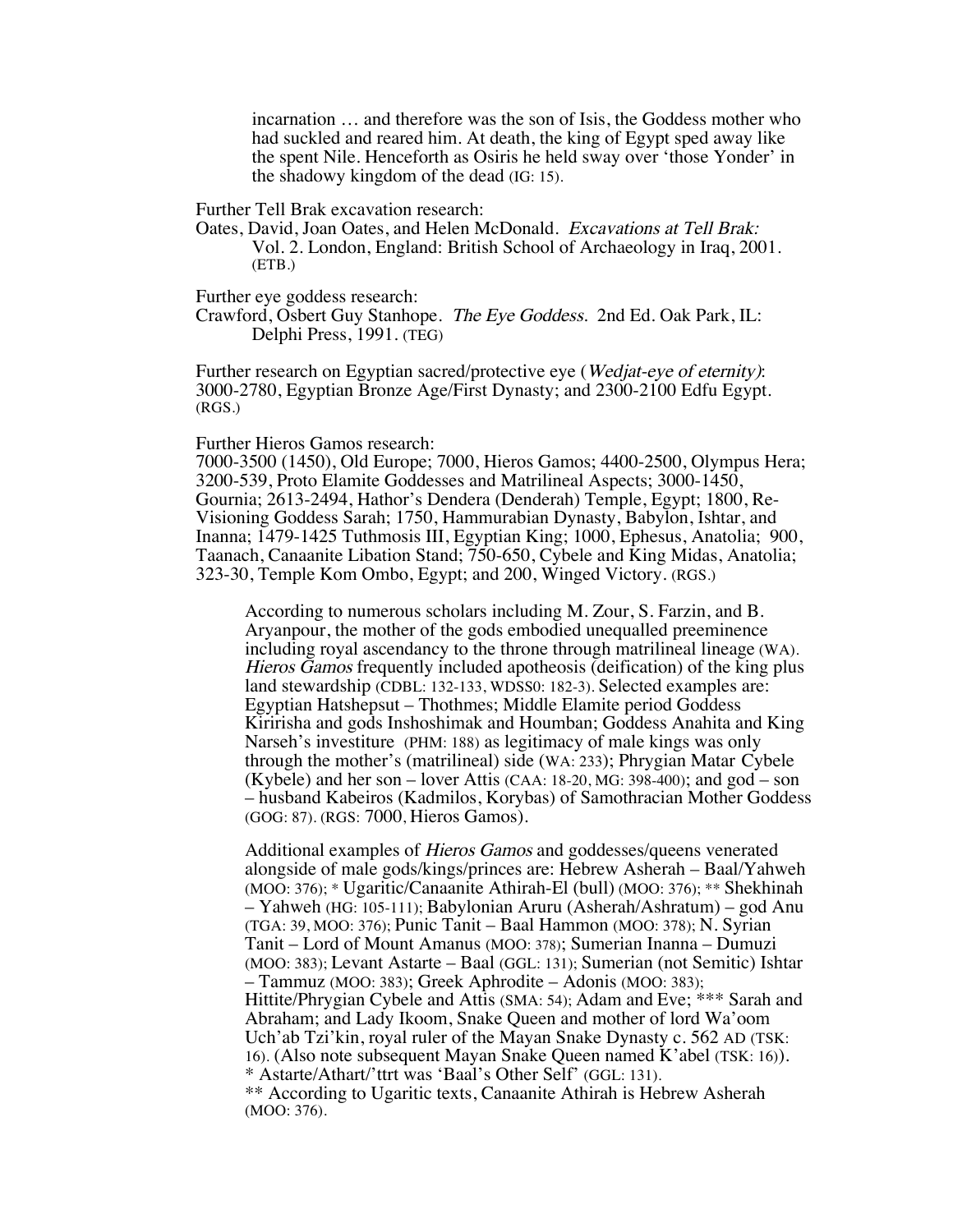\*\*\* Or, Eve and Adam? (RGS: 7000, Hieros Gamos).

Further double eye goddesses including double goddess and double-axe research: 30,000 Labyrinths, Spirals, and Meanders; 26,000, Grimaldi Caves; 25,000- 20,000, Goddess of Laussel; 7250-6150, Çatal Hüyük; 6000, Sicilians to Malta; 5500-3500, Cucuteni (Tripolye) Culture, Eastern Europe; 5400-4100, Vinca Culture and Bird and Snake Culture; 5200, Malta and Gozo; 4400-2500, Olympus Hera; 4000, Alaca Hüyük, Anatolia; 3500, Anatolia, Arinna, and Other Goddesses; 3000, Middle Indo-European Bronze Age; 2600-2000, Early Bronze Age, Crete, Chthonian; 1790-1700, Goddess of Kultepe, Anatolia; 1750, Ishtar; 1000, Double Goddess Transition; 630-620, Goddess Kore, Izmir Turkey; 500, Greek Mysteries; and 282-263, Demeter's Priene Temple. (RGS.)

Further wayside shrine or ancient caravanserai research: 40,000, Har Karkom; 25,000, Caravanserai, Trade Routes, and Dark Mothers; 12,000 Pamukkale/Hierapolis, Anatolia (Central Turkey); 3250, Scorpion Tableau, Earliest Egyptian Proto-Hieroglyphics; 2200, Nahariyah and Ashrath-Yam; 1800, Re-Visioning Goddess Sarah and Abraham; 1750-1700, Goddess of Kultepe, Anatolia; 1000, Ephesus, Anatolia; 900-800, Ka Goddess, Salamis, Cyprus; 900, Taanach, Canaanite Libation Stand; 800, Tanit; 800, Carthage, Africa, the Goddess Tanit and Sacrifice; 630-620, Goddess Kore, Izmir, Turkey; 600-398, Astarte/Anat/Ashtaroth/Asherah/Ishtar and Yahweh, Egypt; 600, Goddess Kaabou at Petra, Jordan plus Mecca, Saudi Arabia; 370, Isis and Philae, Egypt; 323-30, Kom Ombo Temple; and 100, Mecca, the Ka'aba and Sacred Stones. (RGS.)

Further research on Anatolian Seljug Caravanserais and other key extended trade centers and routes throughout the ancient world:

Lawler, Andrew. "Erbil Revealed." Archaeology 67.5 (Sep. – Oct. 2014): 39. (ER: 39.)

Yavuz, Aysil Tukel. "The Concepts that Shape Anatolian Seljug Caravanserais." Muqarnas, Vol. 14 (1997): 80-95. (CSA.)

IMAGE: EYE GODDESS FROM TELL BRAK TEMPLE: NAGAR, MESOPOTAMIA. PHOTO: © GSA. DESCRIPTION: DOUBLE EYE GODDESS FROM TELL BRAK TEMPLE, NAGAR, MESOPOTAMIA.<br>SLIDE LOCATION NEAR EAST, SHEET 8, ROW 2, SLEEVE 3, SLIDE #20, BCE. CU\_NEA\_S8\_R2\_SL3\_S20.jpg SHOT ON LOCATION: BRITISH MUSEUM: LONDON, ENGLAND. NOTE 1: FIELDWORK PROJECT 2002.

IMAGE: DOUBLE EYE GODDESS: TELL BRAK, NORTHERN SYRIA. PHOTO: © GSA. DESCRIPTION: DOUBLE EYE GODDESS FROM TELL BRAK TEMPLE, NORTHERN SYRIA. (DG: 109.) SLIDE LOCATION NEAR EAST, SHEET 8, ROW 2, SLEEVE 4, SLIDE #17, 3300-3000 BCE. CU\_NEA\_S8\_R2\_SL4\_S17.jpg SHOT ON LOCATION: BRITISH MUSEUM: LONDON, ENGLAND. NOTE 1: FIELD WORK 2002.

IMAGE: DOUBLE AND PREGNANT EYE GODDESSES AT TELL BRAK TEMPLE: NAGAR, MESOPOTAMIA. PHOTO: © GSA. DESCRIPTION: DOUBLE AND PREGNANT EYE GODDESSES FROM TELL BRAK TEMPLE: NAGAR, MESOPOTAMIA.<br>SLIDE LOCATION NEAR EAST, SHEET 8, ROW 3, SLEEVE 2, SLIDE #14, BCE. CU\_NEA\_S8\_R3\_SL2\_S14.jpg SHOT ON LOCATION: BRITISH MUSEUM: LONDON, ENGLAND. NOTE 1: FIELDWORK PROJECT 2002.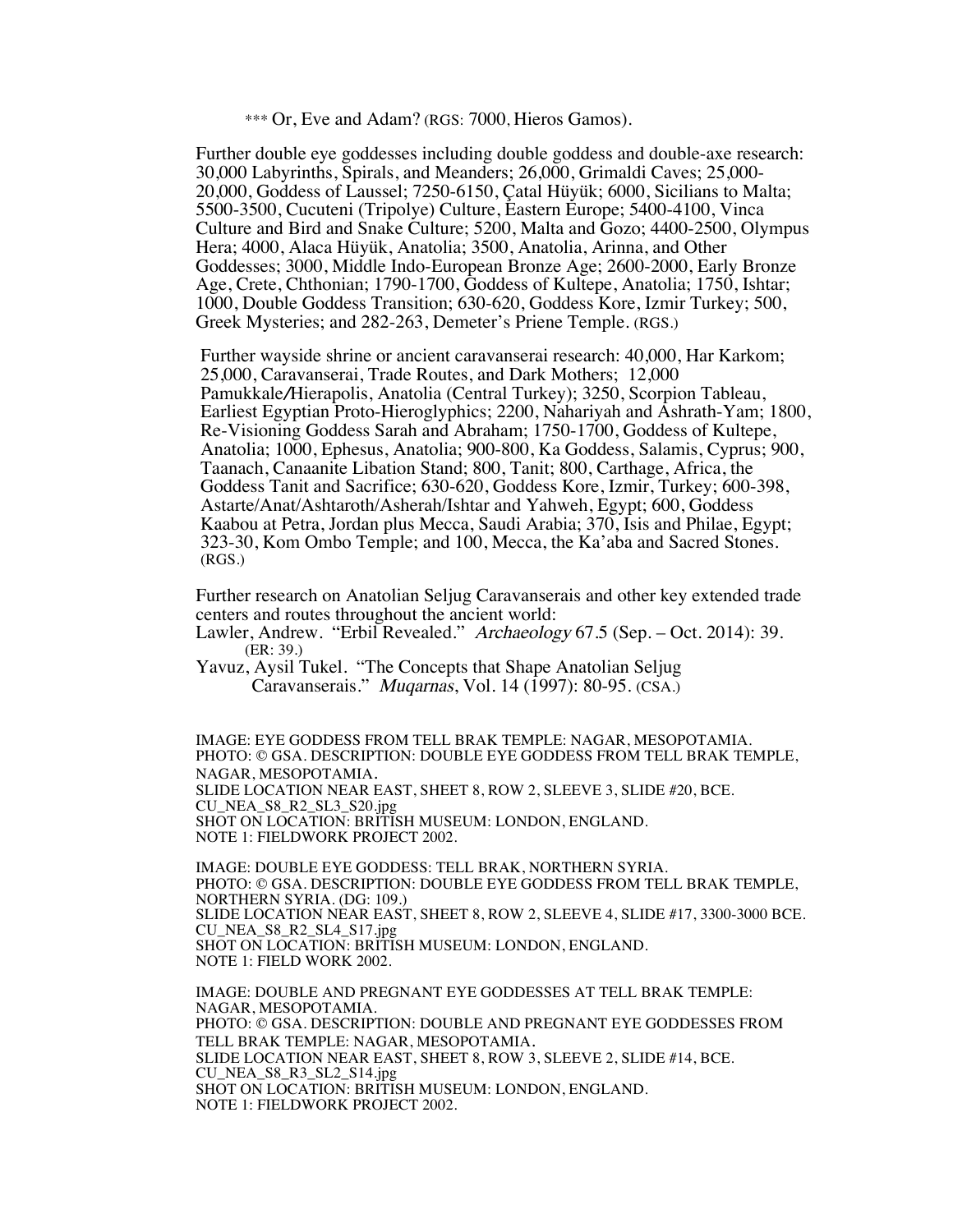IMAGE: EYE GODDESS AND LETTER M: TELL BRAK, NORTHERN SYRIA. © GSA. DESCRIPTION: EYE GODDESS WITH DOTS AND LETTER M FROM TELL BRAK TEMPLE, NORTHERN SYRIA. SLIDE LOCATION NEAR EAST, SLEEVE, SHEET , ROW , SLEEVE , SLIDE # , OLD EUROPEAN. BCE. SHOT ON LOCATION: BRITISH MUSEUM: LONDON, ENGLAND. NOTE 1: "THE AQUATIC SIGNIFICANCE OF THE M SIGN SEEMS TO HAVE SURVIVED IN THE EGYPTIAN HIEROGLYPH M, MEANING WATER, AND IN THE ANCIENT GREEK LETTER M, MU (LOG: 19)." NOTE 2: FIELD WORK. PHOTO NOTE: TBD ILLUSTRATOR, CHRISI KARVONIDES.

IMAGE: ISHTAR, QUEEN OF HEAVEN AND EARTH: OLD BABYLONIA. PHOTO GSA DESCRIPTION: ISHTAR, QUEEN OF HEAVEN AND EARTH. SLIDE LOCATION NEAR EAST, SHEET, 10, ROW 4, SLEEVE 3, SLIDE #36, BCE. CU\_NEA\_S10\_R4\_SL3\_S36.jpg NOTE 1: " TELL BRAK: THE PATRON DEITY OF THE EYE TEMPLE / CARAVANSERAI WAS ISHTAR [OR ESH-TAR], PREVIOUSLY KNOWN AS INANNA (TEG: 25; GSA)." (SOURCE: ENTRY ABOVE.) LOCATION: OLD BABYLONIA.

NOTE 2:

SEE A FURTHER CONSIDERATION BY SAMUEL NOAH KRAMER WHO SUGGESTS THAT RELATIVE TO THE SEMITIC MYTH OF 'ISHTAR'S DESCENT TO THE NETHER WORLD' AS FOUND IN THE AKKADIAN TABLETS, 'ISHTAR IS REPLACED BY INANNA, HER SUMERIAN COUNTERPART' (SMSSL: 84-85; RGS).

NOTE 3: THE PATRON GODDESS OF THE ARBELA TEMPLE / CARAVANSERAI (CURRENT ERBIL IN KURDISTAN) WAS ALSO ISHTAR [OR ESH–TAR], PREVIOUSLY KNOWN AS INANNA. (ER: 39; TEG: 25; GSA.) PHOTO NOTE: © BIBLICAL ARCHAEOLOGY SOCIETY (1989). ILLUSTRATOR, CHRISI KARVONIDES.

IMAGE: WINGED ISHTAR: KARAHOÖYÜK, (ANATOLIA) TURKEY. PHOTO © GSA. DESCRIPTION: QUEEN OF HEAVEN AND EARTH ISHTAR WITH WINGS, HORNED HEADDRESS, AND RAISED ARMS IN KA POSTURE. (ACI: 221.) KARAHÖYÜK, (ANATOLIA) TURKEY. SLIDE LOCATION TURKEY, SHEET 74, ROW 1, SLEEVE 2, SLIDE #972, BCE. CO\_TUR\_S74\_R1\_SL2\_S972 SHOT ON LOCATION: KONYA MUSEUM: KONYA, TURKEY. NOTE 1: FIELDWORK PROJECT 1989.

PHOTO NOTE: ILLUSTRATOR, CHRISI KARVONIDES

IMAGE: WINGED ISHTAR: KARAHOÖYÜK, (ANATOLIA) TURKEY. PHOTO: © GSA. DESCRIPTION: QUEEN OF HEAVEN AND EARTH ISHTAR WITH WINGS, HORNED HEADDRESS, AND RAISED ARMS IN KA POSTURE. (ACI: 221.) KARAHÖYÜK, (ANATOLIA) TURKEY. SLIDE LOCATION TURKEY, SHEET 74, ROW 1, SLEEVE 2, SLIDE #972, BCE. CO\_TUR\_S74\_R1\_SL2\_S972 SHOT ON LOCATION: KONYA MUSEUM: KONYA, TURKEY. PHOTO NOTE: ILLUSTRATOR, CHRISI KARVONIDES. NOTE 1: FIELDWORK PROJECT 1989.

IMAGE: INANNA (ISHTAR/ANAHITA): SUSA, SUMERIA. PHOTO: © GSA. DESCRIPTION: STANDING INANNA/ISHTAR/ANAHITA HOLDING HER BREASTS, SUSA, SUMERIA. TERRA COTTA. SLIDE LOCATION NEAR EAST, SHEET 5, ROW 2, SLEEVE 4, SLIDE #31E, MID-SECOND MILLENNIUM BCE. CU\_NEA\_S5\_R2\_SL4\_S31E.jpg SHOT ON LOCATION: MUSÉE DU LOUVRE: PARIS, FRANCE. NOTE 1: "THE PATRON DEITY OF THE EYE TEMPLE COMPLEX WAS ISHTAR [OR ESH-TAR], PREVIOUSLY KNOWN AS INANNA. (TEG: 25; RGS.)" (SOURCE: ENTRY ABOVE.) NOTE 2: